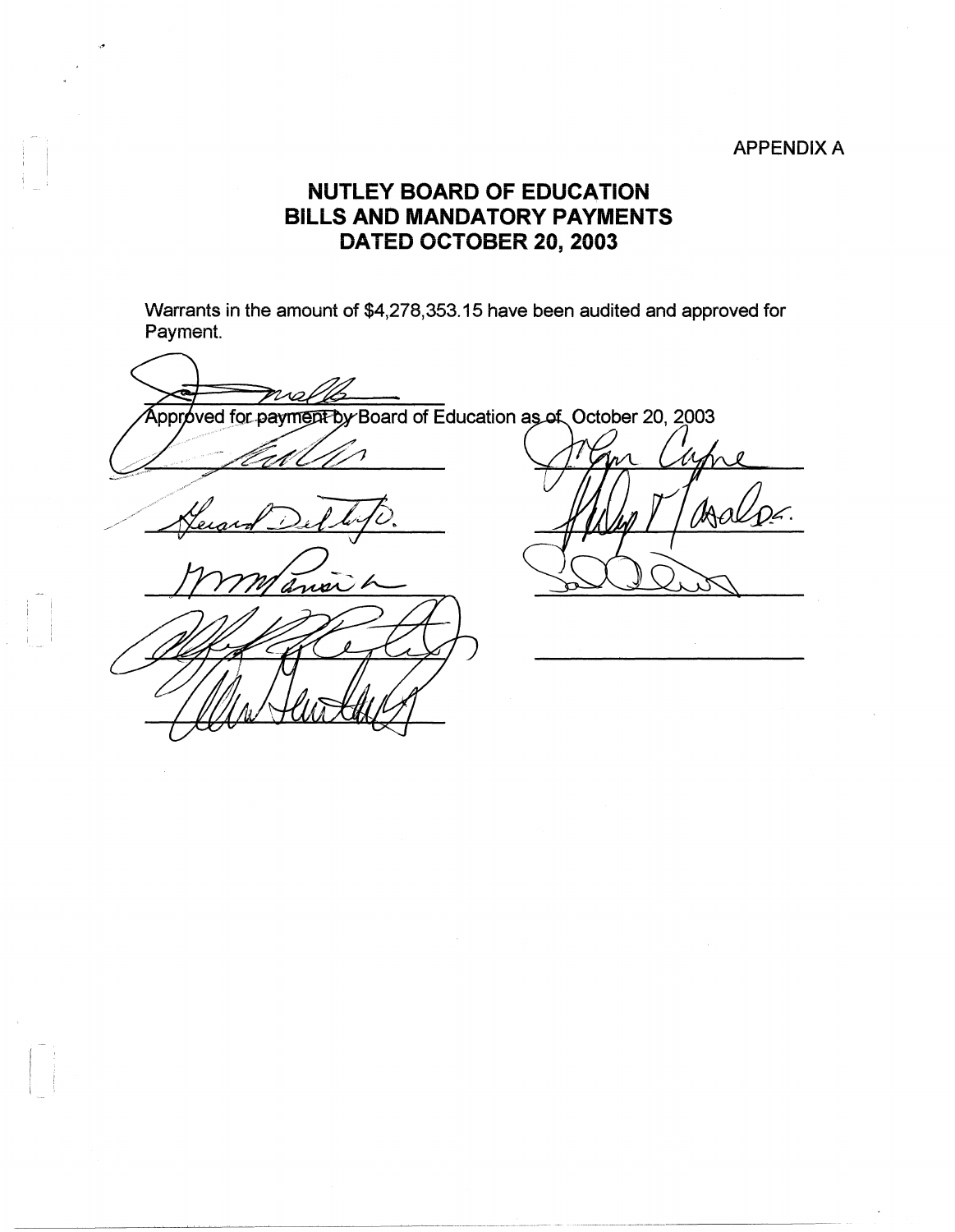Check j6urnal · Nutley Board of Education Page 1 of 9 **Read and Machine checks** 10/16/03 10/16/03

Starting date 9/23/03 Ending date 10/20/03

| Cknum    | <b>Date</b>       | Rec date | <b>Vcode</b>    | Vendor name                                   | <b>Check amount</b> |
|----------|-------------------|----------|-----------------|-----------------------------------------------|---------------------|
| 060700   | 09/23/03          | 09/30/03 | <b>TR10</b>     | TREASURER, STATE OF NEW JERSEY                | \$29,343.56         |
| 060701 H | 09/30/03 09/30/03 |          | <b>PAY</b>      | <b>B.O.E. SALARY ACCOUNT</b>                  | \$1,400,181.23      |
| 060702 H | 09/25/03          | 09/30/03 | <b>PAY</b>      | <b>B.O.E. SALARY ACCOUNT</b>                  | \$52,153.39         |
| 060703 H | 09/25/03          | 09/30/03 |                 | BOES BOARD OF EDUCATION SALARY ACCOUNT        | \$24,605.01         |
| 060704 H | 09/25/03          |          |                 | <b>HBCB HORIZON BLUE CROSS</b>                | \$21,585.64         |
| 060705 H | 09/25/03          |          | <b>IHS</b>      | <b>INTERNATIONAL HEALTHCARE SERVICES</b>      | \$132.89            |
| 060706 H | 09/25/03          |          | <b>BSI2</b>     | <b>BENECARD SERVICES, INC.</b>                | \$12,024.20         |
| 060707 H | 09/25/03          | 09/30/03 |                 | BOES BOARD OF EDUCATION SALARY ACCOUNT        | \$84,859.10         |
| 060708 H | 09/25/03          |          |                 | <b>HBCB HORIZON BLUE CROSS</b>                | \$823.81            |
| 060709 H | 09/25/03          |          | <b>BSI2</b>     | <b>BENECARD SERVICES, INC.</b>                | \$158.40            |
| 060710   | 09/26/03          |          |                 | CPNJ CEREBRAL PALSY OF NORTH JERSEY           | \$8,424.51          |
| 060711   | 09/26/03          |          | <b>CIT</b>      | CIT TECHNOLOGY FINANCIAL SERVICES, INC.       | \$232.00            |
| 060712   | 09/26/03          |          |                 | <b>GEC4 GE CAPITAL</b>                        | \$675.00            |
| 060713   | 09/26/03          | 09/30/03 |                 | NBED NBOE EXT DAY PETTY CASH/M.CERVASIO       | \$255.23            |
| 060714   | 09/26/03          |          | PB              | PITNEY BOWES INC.                             | \$594.81            |
| 060715 H | 09/29/03          |          |                 | LYSO SORRENTINO; LYNN                         | \$96.15             |
| 060719 H | 09/29/03          |          | FN1             | <b>NARDONE; FLORENCE</b>                      | \$2,992.50          |
| 060720 H | 09/30/03          |          | <b>TPF</b>      | THE PAHAQUARRY FOUNDATION                     | \$25.00             |
| 060721   | 10/06/03          |          | <b>CIPA</b>     | <b>PALLEY; CINDY</b>                          | \$2,225.00          |
| 060722 H | 10/15/03          |          | <b>PAY</b>      | <b>B.O.E. SALARY ACCOUNT</b>                  | \$1,380,397.23      |
| 060724 H | 10/08/03          |          |                 | BOES BOARD OF EDUCATION SALARY ACCOUNT        | \$23,516.40         |
| 060725 H | 10/08/03          |          |                 | SNJH STATE OF NJ HEALTH BENEFITS FUND         | $*$ \$359,673.95    |
| 060726 H | 10/08/03          |          |                 | <b>BOES BOARD OF EDUCATION SALARY ACCOUNT</b> | \$80,423.29         |
| 060727 H | 10/08/03          |          | <b>FFB</b>      | <b>FIRST UNION BANK</b>                       | \$100.00            |
| 060728   | 10/08/03          |          | <b>CCL</b>      | <b>COMMERCE COMMERCIAL LEASING, LLC</b>       | \$37,016.50         |
| 060729   | 10/10/03          |          |                 | CPC2 CEREBRAL PALSY CENTER                    | \$4,584.89          |
| 060730   | 10/10/03          |          |                 | <b>GEC4 GE CAPITAL</b>                        | \$287.64            |
| 060731   | 10/10/03          |          | PIT.            | <b>IMAGISTICS INTERNATIONAL INC.</b>          | \$168.90            |
| 060732   | 10/10/03          |          |                 | <b>KEA1 KEAN UNIVERSITY</b>                   | \$95.00             |
| 060733   | 10/10/03          |          | PDI.            | PANASONIC DOCUMENT IMAGING                    | \$69.41             |
| 060734   | 10/10/03          |          | FL <sub>2</sub> | <b>FAIRVIEW LAKE</b>                          | \$462.50            |
| 060735 H | 10/14/03          |          |                 | <b>NJSB NJSBA</b>                             | \$950.00            |
| 060736 H | 10/20/03          |          |                 | SOM SOUTH ORANGE-MAPLEWOOD BOE                | \$9,072.00          |
| 060737 H | 10/20/03          |          |                 | <b>RUBE RUTHERFORD BOARD OF EDUCATION</b>     | \$2,358.00          |
| 060738 H | 10/20/03          |          |                 | <b>KBOE KEARNY BOARD OF EDUCATION</b>         | \$4,716.00          |
| 060739 H | 10/20/03          |          | CRP             | <b>CENTRAL RESTAURANT PRODUCTS</b>            | \$2,802.00          |
| 060740   | 10/20/03          |          |                 | JOST JOSTEN'S INC.                            | \$3,650.71          |
| 060741   | 10/20/03          |          | <b>LFS</b>      | <b>LEAP FROG SCHOOLHOUSE</b>                  | \$721.44            |
| 060742   | 10/20/03          |          | VC3             | VALIANT I.M.C.                                | \$141.00            |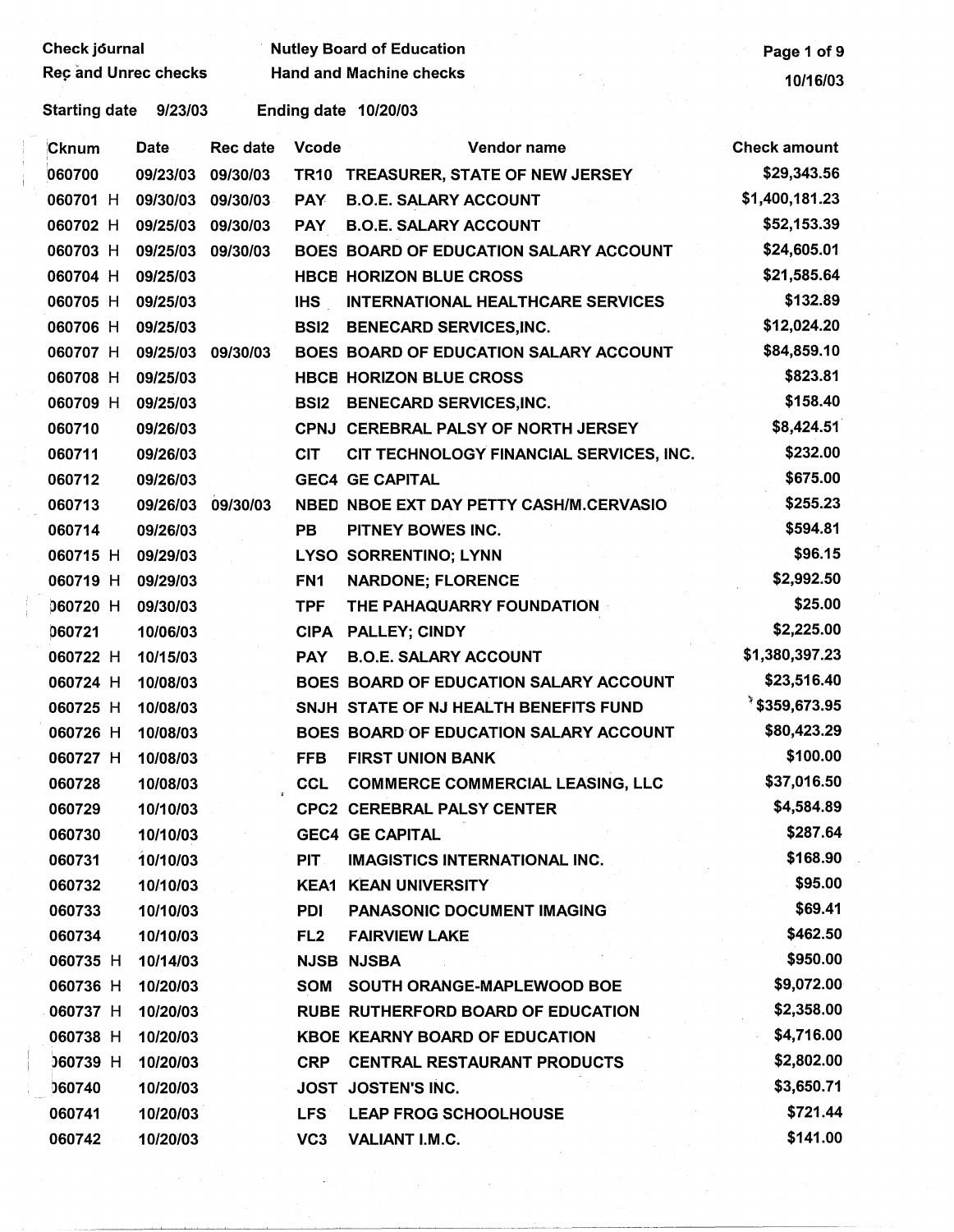| <b>Check journal</b>        |             |                 |                  | <b>Nutley Board of Education</b>             | Page 2 of 9 $\degree$ |
|-----------------------------|-------------|-----------------|------------------|----------------------------------------------|-----------------------|
| <b>Rec and Unrec checks</b> |             |                 |                  | <b>Hand and Machine checks</b>               | 10/16/03              |
| <b>Starting date</b>        | 9/23/03     |                 |                  | Ending date 10/20/03                         |                       |
| <b>Cknum</b>                | <b>Date</b> | <b>Rec date</b> | <b>Vcode</b>     | Vendor name                                  | <b>Check amount</b>   |
| 060743                      | 10/20/03    |                 |                  | BEKA A BEKA BOOK, INC.                       | \$728.45              |
| 060744                      | 10/20/03    |                 |                  | <b>ABC1 ABC-CLIO</b>                         | \$808.00              |
| 060745                      | 10/20/03    |                 | <b>AFPI</b>      | <b>ACME FOOD PRODUCTS INC</b>                | \$10,526.63           |
| 060746                      | 10/20/03    |                 | <b>AGL</b>       | AGL WELDING SUPPLY CO. INC.                  | \$23.00               |
| 060747                      | 10/20/03    |                 |                  | <b>AGT1 AGT BATTERY SUPPLY,LLC</b>           | \$28.64               |
| 060748                      | 10/20/03    |                 |                  | <b>GLAL ALFONSO; GLORIA</b>                  | \$40.00               |
| 060749                      | 10/20/03    |                 | AS6              | <b>ALLEGRO SCHOOL</b>                        | \$35,612.00           |
| 060750                      | 10/20/03    |                 |                  | ALEN ALLIED ENVELOPE COMPANY, INC.           | \$508.92              |
| 060751                      | 10/20/03    |                 |                  | AAEC ALUMINUM ATHLETIC EQUIPMENT CO.         | \$136.00              |
| 060752                      | 10/20/03    |                 |                  | AMSC ALVAH M SQUIBB CO., INC.                | \$236.60              |
| 060753                      | 10/20/03    |                 | <b>AGS</b>       | <b>AMERICAN GUIDANCE SERVICE</b>             | \$211.95              |
| 060754                      | 10/20/03    |                 | <b>ANA</b>       | <b>ANACONDA SPORTS</b>                       | \$3,852.21            |
| 060755                      | 10/20/03    |                 |                  | <b>ARCH ARCH WIRELESS</b>                    | \$270.28              |
| 060756                      | 10/20/03    |                 | <b>AFS</b>       | <b>ASTONE FLEET SERVICE</b>                  | \$5,713.65            |
| 060757                      | 10/20/03    |                 | <b>ATT</b>       | AT&T                                         | \$407.73              |
| 060758                      | 10/20/03    |                 |                  | APC1 ATHLETIC PUBLISHING CO.                 | \$57.96               |
| 060759                      | 10/20/03    |                 | <b>AUC</b>       | <b>ATLANTIC UNIFORM CO INC</b>               | \$2,280.00            |
| 060760                      | 10/20/03    |                 | B&T              | <b>BAKER &amp; TAYLOR BOOKS</b>              | \$1,458.02            |
| 060761                      | 10/20/03    |                 | BS4              | <b>BANYAN SCHOOL</b>                         | \$2,356.16            |
| 060762                      | 10/20/03    |                 |                  | <b>BSCC BELLEVILLE SUPPLY CO., INC.</b>      | \$119.53              |
| 060763                      | 10/20/03    |                 | <b>BPS</b>       | <b>BELLRIDGE PLUMBING SUPPLY CORPORATION</b> | \$270.01              |
| 060764                      | 10/20/03    |                 |                  | <b>BERG BERGAMINI PRINTING</b>               | Y.<br>\$3,599.95      |
| 060765                      | 10/20/03    |                 |                  | <b>BCSS BERGEN COUNTY SPECIAL SERVICES</b>   | \$7,573.62            |
| 060766                      | 10/20/03    |                 |                  | BLUE BLUE STAR SPORTSWEAR, INC.              | \$1,098.30            |
| 060767                      | 10/20/03    |                 | <b>BMI</b>       | <b>BMI EDUCATIONAL SERVICES</b>              | \$686.67              |
| 060768                      | 10/20/03    |                 | <b>BJU</b>       | <b>BOB JONES UNIVERSITY PRESS</b>            | \$1,196.34            |
| 060769                      | 10/20/03    |                 |                  | <b>BOBF BONNIE BRAE</b>                      | \$6,365.00            |
| 060770                      | 10/20/03    |                 |                  | <b>BRAD BRADLEY TIRE SERVICE</b>             | \$409.86              |
| 060771                      | 10/20/03    |                 | <b>BRAI</b>      | <b>BRAINPOP LLC</b>                          | \$269.90              |
| 060772                      | 10/20/03    |                 | BC <sub>12</sub> | <b>BUTTERICK COMPANY INC</b>                 | \$215.00              |
| 060773                      | 10/20/03    |                 |                  | <b>CABL CABLEVISION LIGHTPATH INC</b>        | \$6,160.00            |
| 060774                      | 10/20/03    |                 | <b>CAD</b>       | <b>CADETS STAGECOACH</b>                     | \$2,190.00            |
| 060775                      | 10/20/03    |                 | <b>CAD</b>       | <b>CADETS STAGECOACH, INC.</b>               | \$1,080.00            |
| 060776                      | 10/20/03    |                 |                  | <b>CAN1 CANON BUSINESS SOLUTIONS</b>         | \$1,679.26            |
| 060777                      | 10/20/03    |                 | <b>CBS</b>       | <b>CAROLINA BIOLOGICAL SUPPLY COMPANY</b>    | \$35.65               |
| 060778                      | 10/20/03    |                 |                  | <b>CDW2 CDW GOVERNMENT INC.</b>              | \$2,168.00            |
| 060779                      | 10/20/03    |                 |                  | <b>GDW' CDW GOVERNMENT INC.</b>              | \$5,206.70            |
| 060780                      | 10/20/03    |                 | <b>CPC</b>       | <b>CENTRAL-LEWMAR PAPER</b>                  | \$4,546.24            |
| 060781                      | 10/20/03    |                 | CP <sub>1</sub>  | CEREBRAL PALSY ASSOC MIDDLESEX COUNT)        | \$10,255.00           |

 $\label{eq:2} \frac{1}{2}\sum_{i=1}^n\frac{1}{2\pi i}\int_{\mathbb{R}^n} \frac{1}{2\pi i} \int_{\mathbb{R}^n} \frac{1}{2\pi i} \int_{\mathbb{R}^n} \frac{1}{2\pi i} \int_{\mathbb{R}^n} \frac{1}{2\pi i} \int_{\mathbb{R}^n} \frac{1}{2\pi i} \int_{\mathbb{R}^n} \frac{1}{2\pi i} \int_{\mathbb{R}^n} \frac{1}{2\pi i} \int_{\mathbb{R}^n} \frac{1}{2\pi i} \int_{\mathbb{R}^n} \$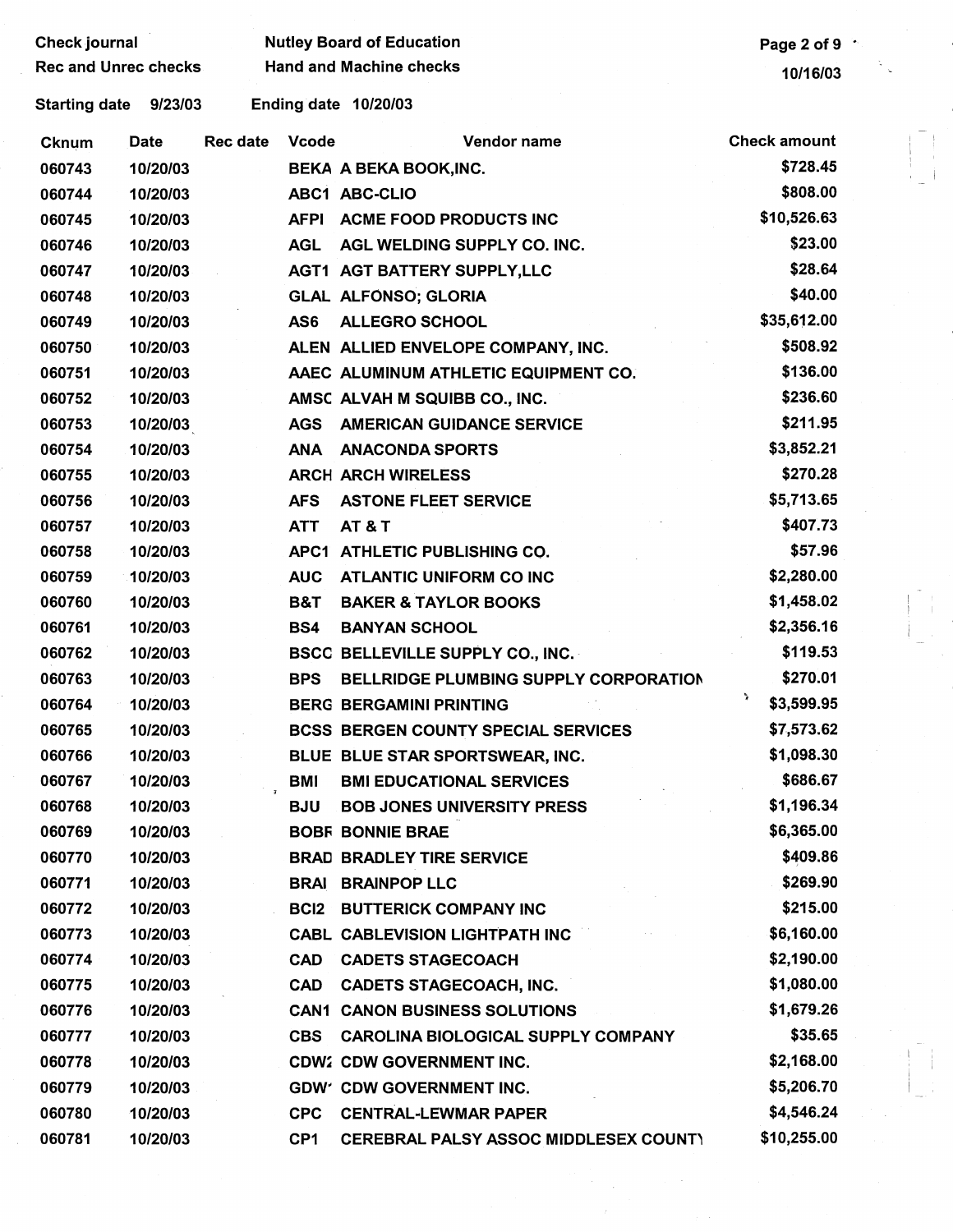| Check journal        |                      |                 |                  | <b>Nutley Board of Education</b>                  | Page 3 of 9         |
|----------------------|----------------------|-----------------|------------------|---------------------------------------------------|---------------------|
|                      | Rec and Unrec checks |                 |                  | <b>Hand and Machine checks</b>                    | 10/16/03            |
| <b>Starting date</b> | 9/23/03              |                 |                  | Ending date 10/20/03                              |                     |
| Cknum                | Date                 | <b>Rec date</b> | <b>Vcode</b>     | <b>Vendor name</b>                                | <b>Check amount</b> |
| 060782               | 10/20/03             |                 |                  | <b>CPC2 CEREBRAL PALSY CENTER</b>                 | \$5,067.51          |
| 060783               | 10/20/03             |                 |                  | <b>CDC2 CHILD DEVELOPMENT CENTER</b>              | \$2,721.15          |
| 060784               | 10/20/03             |                 |                  | <b>CC15 CHILDREN'S CENTER</b>                     | \$8,050.30          |
| 060785               | 10/20/03             |                 | C12              | <b>CHILDRENS INSTITUTE</b>                        | \$17,688.00         |
| 060786               | 10/20/03             |                 | CB <sub>2</sub>  | <b>CICCOLINI BROTHERS</b>                         | \$378.90            |
| 060787               | 10/20/03             |                 | <b>CSG</b>       | <b>CIRCLE SYSTEM GROUP</b>                        | \$14,594.85         |
| 060788               | 10/20/03             |                 | CIS <sub>3</sub> | <b>CISCO SYSTEMS, INC.</b>                        | \$3,285.80          |
| 060789               | 10/20/03             |                 | <b>CSCI</b>      | CITY SUPPLY CO., INC.                             | \$3,921.96          |
| 060790               | 10/20/03             |                 |                  | CCBC COCA COLA BOTTLING CO OF NEW YORK INC.       | \$5,391.98          |
| 060791               | 10/20/03             |                 | CPI <sub>1</sub> | <b>CONTINENTAL PRESS INC</b>                      | \$410.36            |
| 060792               | 10/20/03             |                 | CC4              | <b>COOKIE CUPBOARD</b>                            | \$665.00            |
| 060793               | 10/20/03             |                 |                  | <b>CADA D'ANGELO; CARMELINA</b>                   | \$275.00            |
| 060794               | 10/20/03             |                 |                  | DAY1 DAY-TIMERS, INC.                             | \$25.98             |
| 060795               | 10/20/03             |                 | <b>DCM</b>       | <b>DCM ARCHITECTURE INC.</b>                      | \$26,714.00         |
| 060796               | 10/20/03             |                 | DE F             | DE FRANK PAVING INC.                              | \$6,300.00          |
| 060797               | 10/20/03             |                 | <b>DTC</b>       | DECAMP TRANSIT COMPANY                            | \$1,580.00          |
| 060798               | 10/20/03             |                 |                  | DECK DECKER INC.                                  | \$98.08             |
| 060799               | 10/20/03             |                 | DP <sub>1</sub>  | <b>DELGEN PRESS</b>                               | \$149.00            |
| 060800               | 10/20/03             |                 | <b>DEL</b>       | DELL MARKETING, L.P.                              | \$366.00            |
| 060801               | 10/20/03             |                 | DB               | <b>DICK BLICK</b>                                 | \$2,378.46          |
| 060802               | 10/20/03             |                 | JD               | <b>DWYER; JOSEPH</b>                              | \$91.00             |
| 060806               | 10/20/03             |                 | <b>EBS</b>       | <b>EBSCO</b>                                      | \$22,286.08         |
| 060807               | 10/20/03             |                 |                  | ECLC ECLC OF NEW JERSEY                           | \$10,002.12         |
| 060808               | 10/20/03             |                 | <b>EPSI</b>      | EDUCATORS PUBLISHING SERVICE, INC.                | \$72.60             |
| 060809               | 10/20/03             |                 | EA               | <b>ENERGY FOR AMERICA</b>                         | \$3,986.00          |
| 060810               | 10/20/03             |                 |                  | EPLU EPLUS TECHNOLOGIES, INC.                     | \$5,328.10          |
| 060811               | 10/20/03             |                 | <b>EAIE</b>      | <b>ERIC ARMIN INC.</b>                            | \$728.12            |
| 060812               | 10/20/03             |                 |                  | ECDP ESSEX COUNTY DEPT.OF PARKS, RECREATION       | \$545.00            |
| 060813               | 10/20/03             |                 |                  | <b>ECES ESSEX COUNTY EDUCATIONAL SERVICES</b>     | \$19,865.39         |
| 060814               | 10/20/03             |                 |                  | <b>ECSR ESSEX COUNTY SUPERINTENDENTS' ROUNDTA</b> | \$250.00            |
| 060815               | 10/20/03             |                 | <b>EHS</b>       | <b>ESSEX HIGH SCHOOL</b>                          | \$2,845.00          |
| 060816               | 10/20/03             |                 |                  | ECS1 EXECUTIVE COFFEE SERVICE INC.                | \$30.00             |
| 060817               | 10/20/03             |                 |                  | EZP2 E-Z PASS                                     | \$2,000.00          |
| 060818               | 10/20/03             |                 | SF7              | <b>FARESE; STEPHEN</b>                            | \$102.55            |
| 060819               | 10/20/03             |                 | <b>FS</b>        | <b>FELICIAN SCHOOL</b>                            | \$2,255.56          |
| )60820               | 10/20/03             |                 | <b>FIC</b>       | <b>FESTIVAL ICE CREAM</b>                         | \$244.82            |
| 060821               | 10/20/03             |                 | <b>FLA</b>       | <b>FLAGHOUSE INC</b>                              | \$1,362.35          |
| 060822               | 10/20/03             |                 | <b>FOG</b>       | <b>FOGARTY &amp; HARA, ESQS.</b>                  | \$2,273.75          |
| 060823               | 10/20/03             |                 |                  | JFOL FOLLET; JOANNE                               | \$120.00            |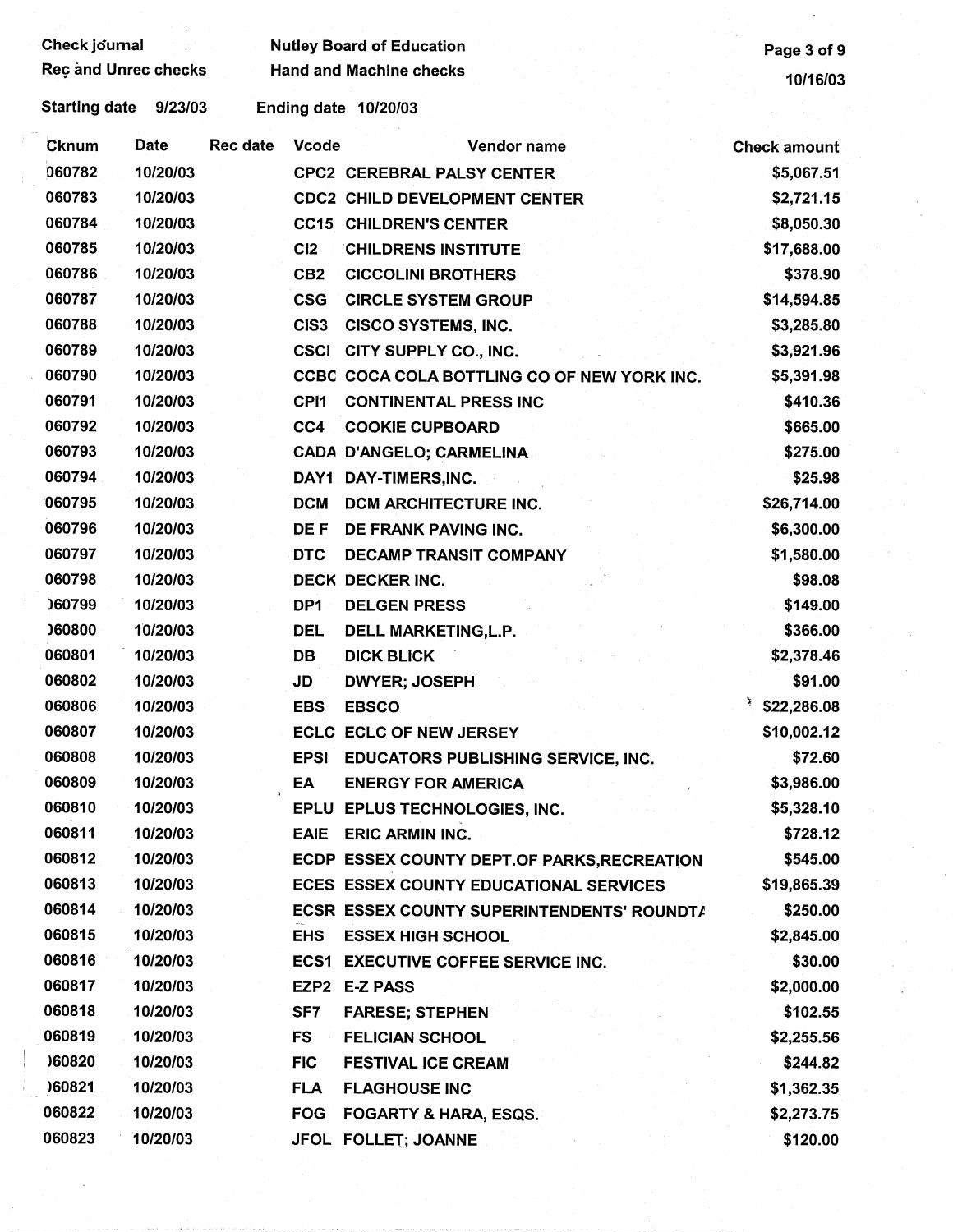| <b>Check journal</b>        |             |          |                 | <b>Nutley Board of Education</b>       | Page 4 of 9 .       |  |
|-----------------------------|-------------|----------|-----------------|----------------------------------------|---------------------|--|
| <b>Rec and Unrec checks</b> |             |          |                 | <b>Hand and Machine checks</b>         | 10/16/03            |  |
| <b>Starting date</b>        | 9/23/03     |          |                 | Ending date 10/20/03                   |                     |  |
| <b>Cknum</b>                | <b>Date</b> | Rec date | <b>Vcode</b>    | Vendor name                            | <b>Check amount</b> |  |
| 060824                      | 10/20/03    |          | DF              | <b>FRANCIOSE, DOUGLAS</b>              | \$85.01             |  |
| 060825                      | 10/20/03    |          | <b>GF</b>       | <b>FRANCISCO; GEORGE</b>               | \$120.00            |  |
| 060826                      | 10/20/03    |          | <b>FCC</b>      | <b>FRANKLIN CENTRAL COMMUNICATIONS</b> | \$2,970.50          |  |
| 060827                      | 10/20/03    |          | <b>FFI</b>      | <b>FRANKLIN FLOORS INC</b>             | \$2,500.00          |  |
| 060828                      | 10/20/03    |          |                 | FFC1 FRANKLIN FOOD COURT               | \$572.00            |  |
| 060829                      | 10/20/03    |          | FS <sub>2</sub> | <b>FRANKLIN SCHOOL</b>                 | \$1,500.00          |  |
| 060830                      | 10/20/03    |          | <b>GMF</b>      | <b>GENERAL METAL FENCE</b>             | \$669.00            |  |
| 060831                      | 10/20/03    |          |                 | CRAN GEORGE F. CRAM COMPANY, INC.      | \$228.15            |  |
| 060832                      | 10/20/03    |          |                 | <b>GFAR GLEN FARESE</b>                | \$12.00             |  |
| 060833                      | 10/20/03    |          | <b>GSE</b>      | <b>GOPHER SPORTS EQUIPMENT</b>         | \$1,357.80          |  |
| 060834                      | 10/20/03    |          |                 | <b>GRAN GRAINGER INC.</b>              | \$2,157.96          |  |
| 060835                      | 10/20/03    |          |                 | HLPC HAL LEONARD CORPORATION           | \$195.00            |  |
| 060836                      | 10/20/03    |          | <b>HBJ</b>      | <b>HARCOURT, INC.</b>                  | \$16,142.30         |  |
| 060837                      | 10/20/03    |          | HB              | <b>HECKMAN BINDERY</b>                 | \$3,531.50          |  |
| 060838                      | 10/20/03    |          | MM7             | HENRY SCHEIN INC.                      | \$1,816.68          |  |
| 060839                      | 10/20/03    |          | HER             | <b>HERTZ FURNITURE SYSTEMS</b>         | \$328.50            |  |
| 060840                      | 10/20/03    |          | hci             | <b>HIGHSMITH</b>                       | \$224.85            |  |
| 060841                      | 10/20/03    |          | <b>JRH</b>      | <b>HOLLYWOOD; JOHN R.</b>              | \$120.00            |  |
| 060842                      | 10/20/03    |          | <b>HMC</b>      | <b>HOUGHTON MIFFLIN CO.</b>            | \$13,873.63         |  |
| 060843                      | 10/20/03    |          | IMM1            | <b>IMMEDICENTER</b>                    | \$318.00            |  |
| 060844                      | 10/20/03    |          | <b>IOE</b>      | <b>IMPERIAL OFFICE EQUIPMENT</b>       | \$260.00            |  |
| 060845                      | 10/20/03    |          | IMA1            | <b>INTERNET MARKETING ASSOCIATES</b>   | э.<br>\$296.03      |  |
| 060846                      | 10/20/03    |          | <b>IMS</b>      | <b>INTERSTATE MUSIC SUPPLIES</b>       | \$551.54            |  |
| 060847                      | 10/20/03    |          | DI <sub>2</sub> | <b>IPPOLITO; DEBRA</b>                 | \$275.00            |  |
| 060848                      | 10/20/03    |          | <b>JWP</b>      | <b>JW PEPPER &amp; SON INC.</b>        | \$850.27            |  |
| 060849                      | 10/20/03    |          | J&N             | <b>J&amp;N SERVICE CENTER</b>          | \$119.95            |  |
| 060850                      | 10/20/03    |          | JH              | <b>JAY-HILL REPAIRS</b>                | \$820.12            |  |
| 060851                      | 10/20/03    |          | JE              | JERSEY ELEVATOR CO. INC.               | \$225.07            |  |
| 060852                      | 10/20/03    |          | JT              | JIMMY'S, INC.                          | \$3,140.00          |  |
| 060853                      | 10/20/03    |          | <b>JSI</b>      | JOHN SIMON INSTRUMENT CO.              | \$3,350.00          |  |
| 060854                      | 10/20/03    |          | <b>JKE</b>      | <b>JOSEPH KARG ENTERPRISES</b>         | \$834.80            |  |
| 060855                      | 10/20/03    |          | <b>JRI</b>      | <b>JOSEPH RICCIARDI INC.</b>           | \$1,784.45          |  |
| 060856                      | 10/20/03    |          | <b>JUA1</b>     | <b>JUDRICH ASSOCIATES</b>              | \$1,650.00          |  |
| 060857                      | 10/20/03    |          | KAR             | KARLAN ENVIRONMENTAL SERVICES, INC.    | \$198.00            |  |
| 060858                      | 10/20/03    |          | ΚK              | <b>KEVAH KONNER</b>                    | \$300.00            |  |
| 060859                      | 10/20/03    |          | KEI             | <b>KHOKNAR ENTERPRISES INC.</b>        | \$5,599.10          |  |
| 060860                      | 10/20/03    |          | KB1             | <b>KILLER BEE</b>                      | \$5,771.40          |  |
| 060861                      | 10/20/03    |          |                 | <b>KBA1 KORNEY BOARD AIDS</b>          | \$430.20            |  |
| 060862                      | 10/20/03    |          | <b>LPK</b>      | <b>KOSTER; LAWRENCE P.</b>             | \$120.00            |  |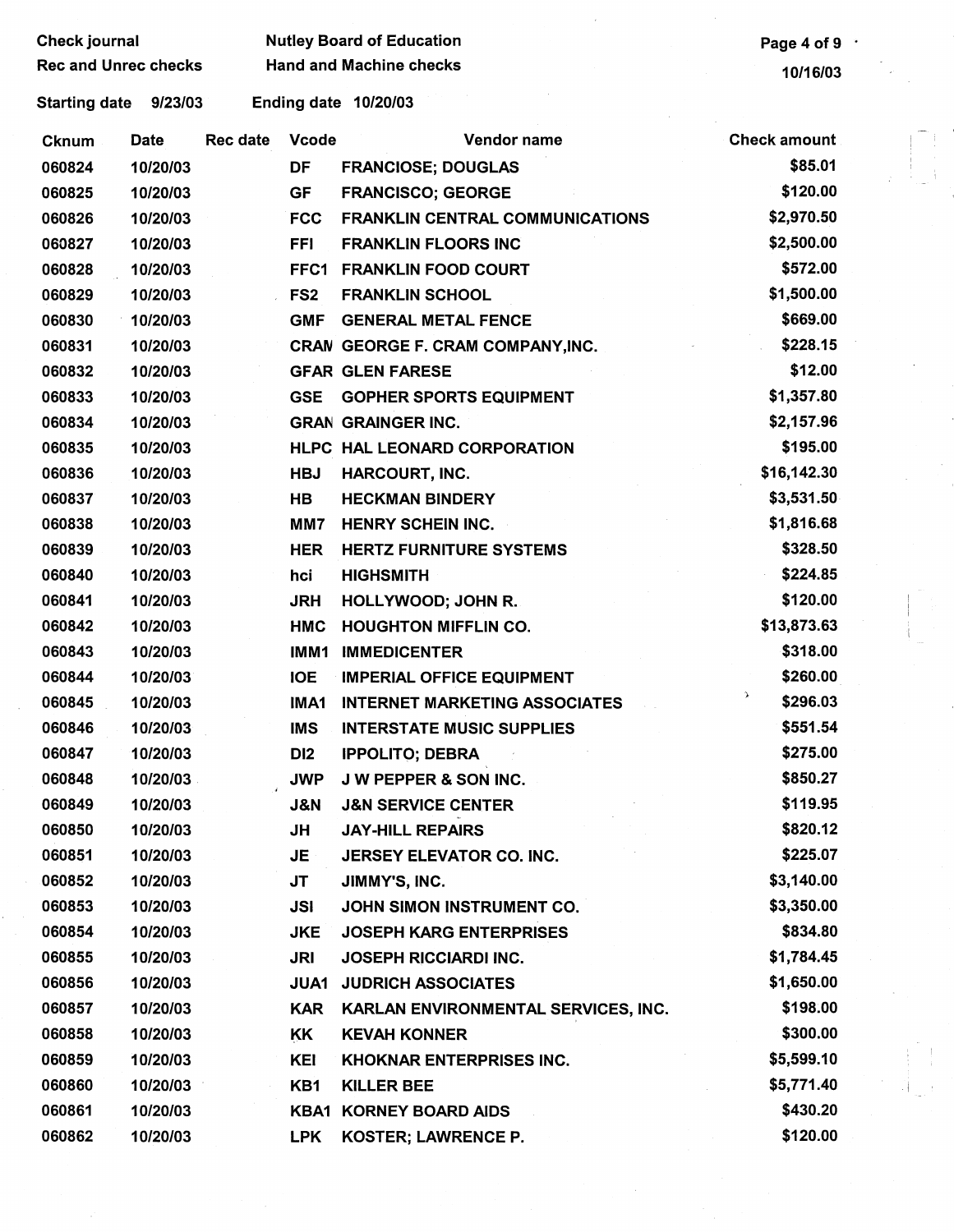| Check jõurnal               |          |                 |                 | <b>Nutley Board of Education</b>               | Page 5 of 9         |
|-----------------------------|----------|-----------------|-----------------|------------------------------------------------|---------------------|
| <b>Rec and Unrec checks</b> |          |                 |                 | <b>Hand and Machine checks</b>                 | 10/16/03            |
| <b>Starting date</b>        | 9/23/03  |                 |                 | Ending date 10/20/03                           |                     |
| Cknum                       | Date     | <b>Rec date</b> | <b>Vcode</b>    | Vendor name                                    | <b>Check amount</b> |
| 060863                      | 10/20/03 |                 | <b>LLM</b>      | <b>LAKESHORE LEARNING MATERIALS</b>            | \$666.83            |
| 060864                      | 10/20/03 |                 | <b>LLC</b>      | <b>LAKEVIEW LEARNING CENTER</b>                | \$6,962.66          |
| 060865                      | 10/20/03 |                 |                 | LASU LANDSCAPE SUPPLY, INC.                    | \$464.00            |
| 060866                      | 10/20/03 |                 |                 | LERC LERCH, VINCI & HIGGINS                    | \$15,817.50         |
| 060867                      | 10/20/03 |                 | <b>SLW</b>      | LIBRARY LEARNING RESOURCES, INC.               | \$39.00             |
| 060868                      | 10/20/03 |                 | <b>LVC</b>      | <b>LIBRARY VIDEO CO.</b>                       | \$53.35             |
| 060869                      | 10/20/03 |                 | <b>LS</b>       | <b>LINCOLN SCHOOL</b>                          | \$2,250.00          |
| 060870                      | 10/20/03 |                 | <b>LSI</b>      | <b>LINGUI SYSTEMS INC.</b>                     | \$220.85            |
| 060871                      | 10/20/03 |                 | LP4             | <b>LOMBARDI'S PRODUCE</b>                      | \$1,580.00          |
| 060872                      | 10/20/03 |                 | FL <sub>1</sub> | <b>LOTITO; FRANK</b>                           | \$120.00            |
| 060873                      | 10/20/03 |                 | <b>LIFE</b>     | <b>LOVAAS INSTITUTE FOR EARLY INTERVENTION</b> | \$4,028.06          |
| 060874                      | 10/20/03 |                 |                 | <b>MABF M.A.B. PAINTS</b>                      | \$868.70            |
| 060875                      | 10/20/03 |                 | MC6             | <b>MACGILL COMPANY</b>                         | \$129.00            |
| 060876                      | 10/20/03 |                 | <b>MAJ</b>      | <b>MAJESTIC LOCK COMPANY</b>                   | \$928.19            |
| 060877                      | 10/20/03 |                 |                 | <b>JMKS MARKS; JONATHAN</b>                    | \$119.98            |
| 060878                      | 10/20/03 |                 | RM <sub>3</sub> | <b>MARKS; RICHARD</b>                          | \$119.94            |
| 060879                      | 10/20/03 |                 | MT <sub>1</sub> | <b>MASTER TEACHER</b>                          | \$57.95             |
| 060880                      | 10/20/03 |                 | <b>MP</b>       | <b>MCCALL PATTERN CO.</b>                      | \$57.00             |
| 060881                      | 10/20/03 |                 | JML             | <b>MCGOVERN-LAWLER; JANINE</b>                 | \$1,540.00          |
| 060884                      | 10/20/03 |                 |                 | MHP1 MCGRAW-HILL COMPANIES                     | \$59,696.16         |
| 060885                      | 10/20/03 |                 |                 | <b>MEDC MEDIA CONSULTANTS</b>                  | \$850.00            |
| 060886                      | 10/20/03 |                 |                 | MSLC METROPOLITAN SPEECH & LANGUAGE CNTR.      | X<br>\$280.00       |
| 060887                      | 10/20/03 |                 |                 | <b>MFAC M-F ATHLETIC COMPANY</b>               | \$612.45            |
| 060888                      | 10/20/03 |                 | MW5             | <b>MICRO WAREHOUSE</b>                         | \$119.95            |
| 060889                      | 10/20/03 |                 | MS7             | <b>MIDLAND SCHOOL</b>                          | \$6,347.25          |
| 060890                      | 10/20/03 |                 | <b>MID</b>      | <b>MIDWEST</b>                                 | \$339.03            |
| 060891                      | 10/20/03 |                 | MS1             | <b>MILTON SCHOOL</b>                           | \$2,876.15          |
| 060892                      | 10/20/03 |                 | <b>MLP</b>      | <b>MODERN LEARNING PRESS</b>                   | \$43.68             |
| 060893                      | 10/20/03 |                 |                 | MULT MULTI-PACKAGING SYSTEMS INC               | \$2,307.60          |
| 060894                      | 10/20/03 |                 |                 | MM11 MUNIZ; MARIA                              | \$450.00            |
| 060895                      | 10/20/03 |                 | MA3             | <b>MUSIC ALIVE</b>                             | \$225.00            |
| 060896                      | 10/20/03 |                 | MIM             | <b>MUSIC IN MOTION</b>                         | \$112.09            |
| 060897                      | 10/20/03 |                 | MS6             | <b>MUSIC SHOP</b>                              | \$131.00            |
| 060898                      | 10/20/03 |                 | <b>MT</b>       | <b>MUSIC TIME INC.</b>                         | \$360.65            |
| 060899                      | 10/20/03 |                 |                 | NBBC NARDONE BROTHERS BAKING COMPANY           | \$95.04             |
| 060900                      | 10/20/03 |                 | FN <sub>1</sub> | <b>NARDONE; FLORENCE</b>                       | \$5,301.00          |
| 060901                      | 10/20/03 |                 | N1              | <b>NASCO</b>                                   | \$51.05             |
| 060902                      | 10/20/03 |                 |                 | NEMC NATIONAL EDUCATIONAL MUSIC CO.            | \$1,787.50          |
| 060903                      | 10/20/03 |                 | <b>NSF</b>      | <b>NATIONAL SCHOOL FORMS</b>                   | \$122.50            |

 $\frac{1}{2}$ 

 $\frac{1}{2}$ 

 $\frac{1}{\sqrt{2}}$ 

 $\mathbb{R}^2$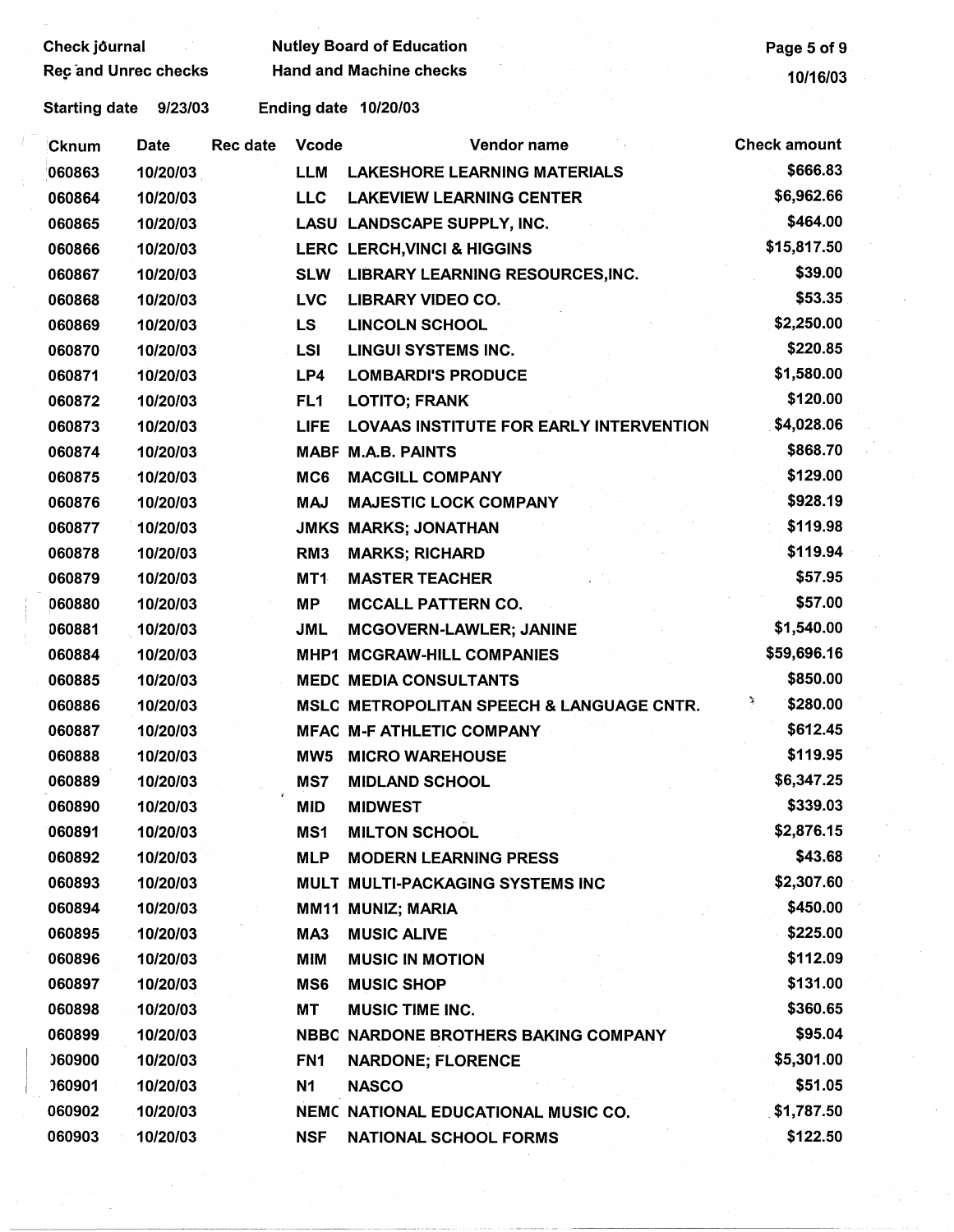| <b>Check journal</b>        | <b>Nutley Board of Education</b> | Page 6 of 9 |
|-----------------------------|----------------------------------|-------------|
| <b>Rec and Unrec checks</b> | <b>Hand and Machine checks</b>   | 10/16/03    |

Starting date 9/23/03 Ending date 10/20/03

| <b>Cknum</b> | Date     | Rec date | <b>Vcode</b>    | Vendor name                                       | <b>Check amount</b> |
|--------------|----------|----------|-----------------|---------------------------------------------------|---------------------|
| 060904       | 10/20/03 |          | <b>NBC</b>      | <b>NBC AUTO PARTS</b>                             | \$12.98             |
| 060905       | 10/20/03 |          |                 | NJAD NEW JERSEY ASSN. OF DESIGNATED PERSONS       | \$150.00            |
| 060906       | 10/20/03 |          |                 | NJDA NEW JERSEY DEPARTMENT OF AGRICULTURE         | \$195.05            |
| 060907       | 10/20/03 |          | <b>NL</b>       | <b>NEWARK LIGHT CO.</b>                           | \$5,941.20          |
| 060908       | 10/20/03 |          | <b>NRT</b>      | NEWARK REFRIGERATED WAREHOUSE                     | \$184.50            |
| 060909       | 10/20/03 |          | <b>SN</b>       | <b>NICASTRO; SUSAN</b>                            | \$484.50            |
| 060910       | 10/20/03 |          | <b>NJIH</b>     | NJ INTERSCHOLASTIC HOCKEY LEAGUE                  | \$1,568.00          |
| 060911       | 10/20/03 |          | <b>NJA9</b>     | NJASA NEW SUPERINTENDENTS' ACADEMY                | \$120.00            |
| 060912       | 10/20/03 |          | <b>NJD</b>      | <b>NJDOT</b>                                      | \$550.00            |
| 060913       | 10/20/03 |          |                 | <b>NJSB NJSBA</b>                                 | \$550.00            |
| 060914       | 10/20/03 |          | NJB3            | <b>NJSBGA</b>                                     | \$200.00            |
| 060915       | 10/20/03 |          | <b>NHA</b>      | <b>NORTH HUDSON ACADEMY</b>                       | \$4,829.49          |
| 060916       | 10/20/03 |          | <b>NTE</b>      | <b>NORTHERN TOOL &amp; EQUIPMENT CO.</b>          | \$691.74            |
| 060917       | 10/20/03 |          | NC <sub>1</sub> | <b>NUTLEY CAMERA</b>                              | \$685.78            |
| 060918       | 10/20/03 |          |                 | <b>HBC2 NUTLEY HIGH HOCKEY BOOSTER CLUB</b>       | \$90.00             |
| 060919       | 10/20/03 |          | <b>NKG</b>      | <b>NUTLEY KEY &amp; GLASS</b>                     | \$1,007.50          |
| 060920       | 10/20/03 |          | <b>NA</b>       | <b>NUTLEY MOBIL</b>                               | \$150.84            |
| 060921       | 10/20/03 |          | <b>NSR</b>      | <b>NUTLEY SHOP-RITE, INC.</b>                     | \$921.37            |
| 060922       | 10/20/03 |          | KO              | <b>OPONG; KWABENA</b>                             | \$115.96            |
| 060923       | 10/20/03 |          | <b>OTC</b>      | ORIENTAL TRADING CO, INC.                         | \$83.50             |
| 060924       | 10/20/03 |          | <b>OHF</b>      | OUR HOUSE, INC.                                   | \$85.00             |
| 060925       | 10/20/03 |          | <b>PCSL</b>     | <b>PANASONIC COMMUNICATIONS &amp; SYS LEASE A</b> | \$690.00            |
| 060926       | 10/20/03 |          | <b>PDI</b>      | <b>PANASONIC DOCUMENT IMAGING</b>                 | \$69.41             |
| 060927       | 10/20/03 |          | <b>PSF</b>      | PATERSON CUSTOM WOOD FLOORS                       | \$8,316.96          |
| 060928       | 10/20/03 |          | PE3             | <b>PEARSON EDUCATION</b>                          | \$23,259.56         |
| 060929       | 10/20/03 |          | <b>PBG</b>      | PECHTER'S BAKING GROUP,LLC.                       | \$232.15            |
| 060930       | 10/20/03 |          | PW <sub>3</sub> | <b>PEDIATRIC WORKSHOP</b>                         | \$100.00            |
| 060931       | 10/20/03 |          | PD4             | PETE'S DELI                                       | \$247.63            |
| 060932       | 10/20/03 |          | AP3             | PETRACCA; ANTONIO                                 | \$112.94            |
| 060933       | 10/20/03 |          | PPC1            | PORTA PHONE CO.                                   | \$25.75             |
| 060934       | 10/20/03 |          | <b>PEC</b>      | <b>POSITIVE ELECTRIC CO.</b>                      | \$7,937.00          |
| 060935       | 10/20/03 |          | PТ              | PRINTING TECHNIQUES                               | \$325.00            |
| 060936       | 10/20/03 |          |                 | PCSS PSYCHOLOGICAL CORP SCORING SERVICE           | \$3,580.22          |
| 060937       | 10/20/03 |          | <b>PSE</b>      | PUBLIC SERVICE ELECTRIC & GAS CO.                 | \$22,919.60         |
| 060938       | 10/20/03 |          |                 | RSSC REGAL STAMP & SIGN CO., INC.                 | \$40.00             |
| 060939       | 10/20/03 |          | <b>REID</b>     | <b>REID; EDWARD C.</b>                            | \$800.00            |
| 060940       | 10/20/03 |          |                 | <b>CDC1 RE-PRINT LLC</b>                          | \$197.63            |
| 060941       | 10/20/03 |          |                 | USPS RESERVE ACCOUNT                              | \$4,000.00          |
| 060942       | 10/20/03 |          |                 | RICH RICOH CORP.                                  | \$511.44            |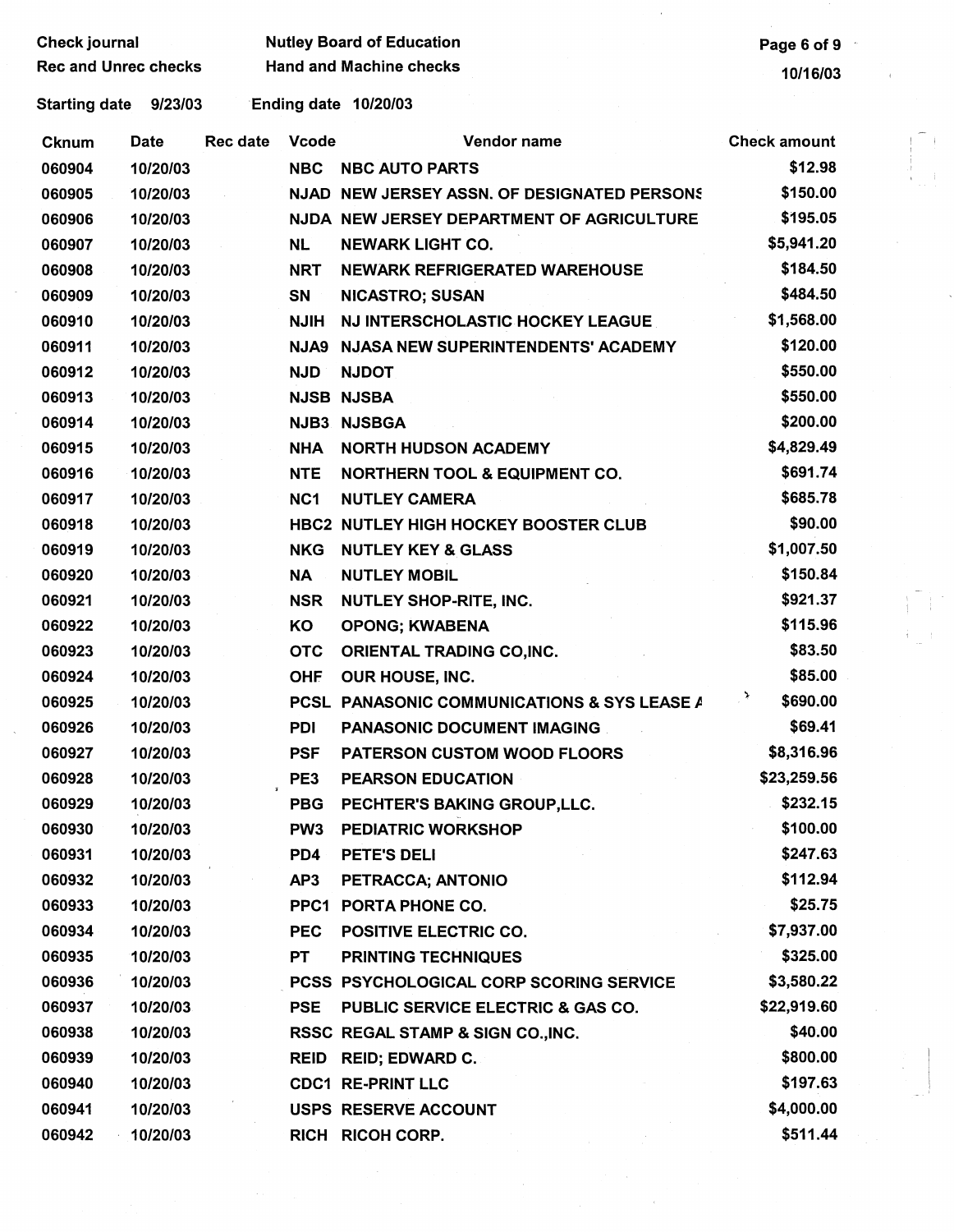Check journal Mutley Board of Education<br>Rec and Unrec checks Hand and Machine checks expansion and the check of 9

Starting date 9/23/03 Ending date 10/20/03

| <b>Cknum</b> | <b>Date</b> | <b>Rec date</b> | <b>Vcode</b>    | Vendor name                                 | <b>Check amount</b> |
|--------------|-------------|-----------------|-----------------|---------------------------------------------|---------------------|
| 060943       | 10/20/03    |                 |                 | RBOE RIDGEFIELD BOARD OF EDUCATION          | \$13,525.90         |
| 060944       | 10/20/03    |                 | RB <sub>6</sub> | <b>RITACCO BRO'S</b>                        | \$2,600.15          |
| 060945       | 10/20/03    |                 | <b>RPC</b>      | <b>RIVERSIDE PUBLISHING CO</b>              | \$147.62            |
| 060946       | 10/20/03    |                 | CR <sub>5</sub> | <b>RIZZI; CHRISTINA</b>                     | \$275.00            |
| 060947       | 10/20/03    |                 |                 | RUST RUSTY'S PIANO/ORGAN CO.                | \$255.00            |
| 060948       | 10/20/03    |                 | <b>SSA</b>      | <b>S &amp; S WORLDWIDE</b>                  | \$1,821.53          |
| 060949       | 10/20/03    |                 | <b>SAP</b>      | <b>SALLY'S AUTO PARTS INC.</b>              | \$39.08             |
| 060950       | 10/20/03    |                 | WS6             | <b>SAUTTER; WALTER</b>                      | \$74.18             |
| 060951       | 10/20/03    |                 | <b>SAC</b>      | <b>SAX ARTS &amp; CRAFTS</b>                | \$2,692.59          |
| 060952       | 10/20/03    |                 | $\mathbf{s}$    | <b>SCHOLASTIC MAGAZINES</b>                 | \$5,775.30          |
| 060954       | 10/20/03    |                 | <b>SPC</b>      | <b>SCHOOL SPECIALTY INC</b>                 | \$30,249.37         |
| 060955       | 10/20/03    |                 | SE4             | <b>SEEDLINGS</b>                            | \$54.90             |
| 060956       | 10/20/03    |                 | KS              | SERAFINO, PH.D.; KATHLEEN                   | \$1,200.00          |
| 060957       | 10/20/03    |                 |                 | SHAR SHARP ELEVATOR COMPANY, INC.           | \$290.00            |
| 060958       | 10/20/03    |                 |                 | SHFF SHIFF & GOLDMAN, INC.                  | \$756.00            |
| 060959       | 10/20/03    |                 | FS3             | <b>SMITH; FRANK</b>                         | \$116.96            |
| 060960       | 10/20/03    |                 | <b>GNK</b>      | <b>SNACKS &amp; MORE, L.L.C.</b>            | \$3,735.01          |
| 060961       | 10/20/03    |                 |                 | SPEE SPEED CITY INTERNATIONAL INC           | \$79.90             |
| 060962       | 10/20/03    |                 | <b>SPN</b>      | <b>SPIKE NASHBAR</b>                        | \$248.90            |
| 060963       | 10/20/03    |                 | <b>SPT</b>      | <b>SPORTIME</b>                             | \$119.95            |
| 060964       | 10/20/03    |                 |                 | <b>STBU STAPLES BUSINESS ADVANTAGE</b>      | \$1,917.41          |
| 060965       | 10/20/03    |                 |                 | <b>STEN STENHOUSE PUBLISHERS</b>            | J.<br>\$299.09      |
| 060966       | 10/20/03    |                 | SI5             | <b>STEWART INDUSTRIES</b>                   | \$2,370.68          |
| 060967       | 10/20/03    |                 | <b>SFF</b>      | <b>SUNNY FRESH FOODS</b>                    | \$562.63            |
| 060968       | 10/20/03    |                 | TSOF            | <b>TANNER SCHOOL &amp; OFFICE FURNITURE</b> | \$13,510.67         |
| 060969       | 10/20/03    |                 |                 | TVC1 TEACHERS VIDEO CO.                     | \$340.91            |
| 060970       | 10/20/03    |                 | TI              | <b>TEACHING INC</b>                         | \$361.35            |
| 060971       | 10/20/03    |                 | <b>TRB</b>      | <b>THOMAS R. BARONE</b>                     | \$98.00             |
| 060972       | 10/20/03    |                 | <b>TFK</b>      | TIME FOR KIDS                               | \$2,239.79          |
| 060973       | 10/20/03    |                 | <b>VOIC</b>     | <b>T-MOBILE</b>                             | \$580.83            |
| 060974       | 10/20/03    |                 | MN              | <b>TOLLGREEN NEWS</b>                       | \$1,072.64          |
| 060975       | 10/20/03    |                 |                 | TRAM TRAMA; PIERINA                         | \$275.00            |
| 060976       | 10/20/03    |                 |                 | TRE3 TREASURER STATE OF NEW JERSEY          | \$32.00             |
| 060977       | 10/20/03    |                 | <b>WPT</b>      | <b>TREMCO</b>                               | \$2,000.00          |
| 060978       | 10/20/03    |                 | <b>TTE</b>      | <b>TRI-TECH ENGINEERING</b>                 | \$2,613.91          |
| 060979       | 10/20/03    |                 | <b>TDFI</b>     | TUSCAN/LEHIGH DAIRIES, L.P.                 | \$3,468.91          |
| 060980       | 10/20/03    |                 | <b>USG</b>      | <b>US GAMES</b>                             | \$1,167.66          |
| 060981       | 10/20/03    |                 | VC <sub>3</sub> | <b>VALIANT I.M.C.</b>                       | \$930.64            |
| 060982       | 10/20/03    |                 | <b>VAP</b>      | VANTAGE PRODUCTS INC.                       | \$1,429.40          |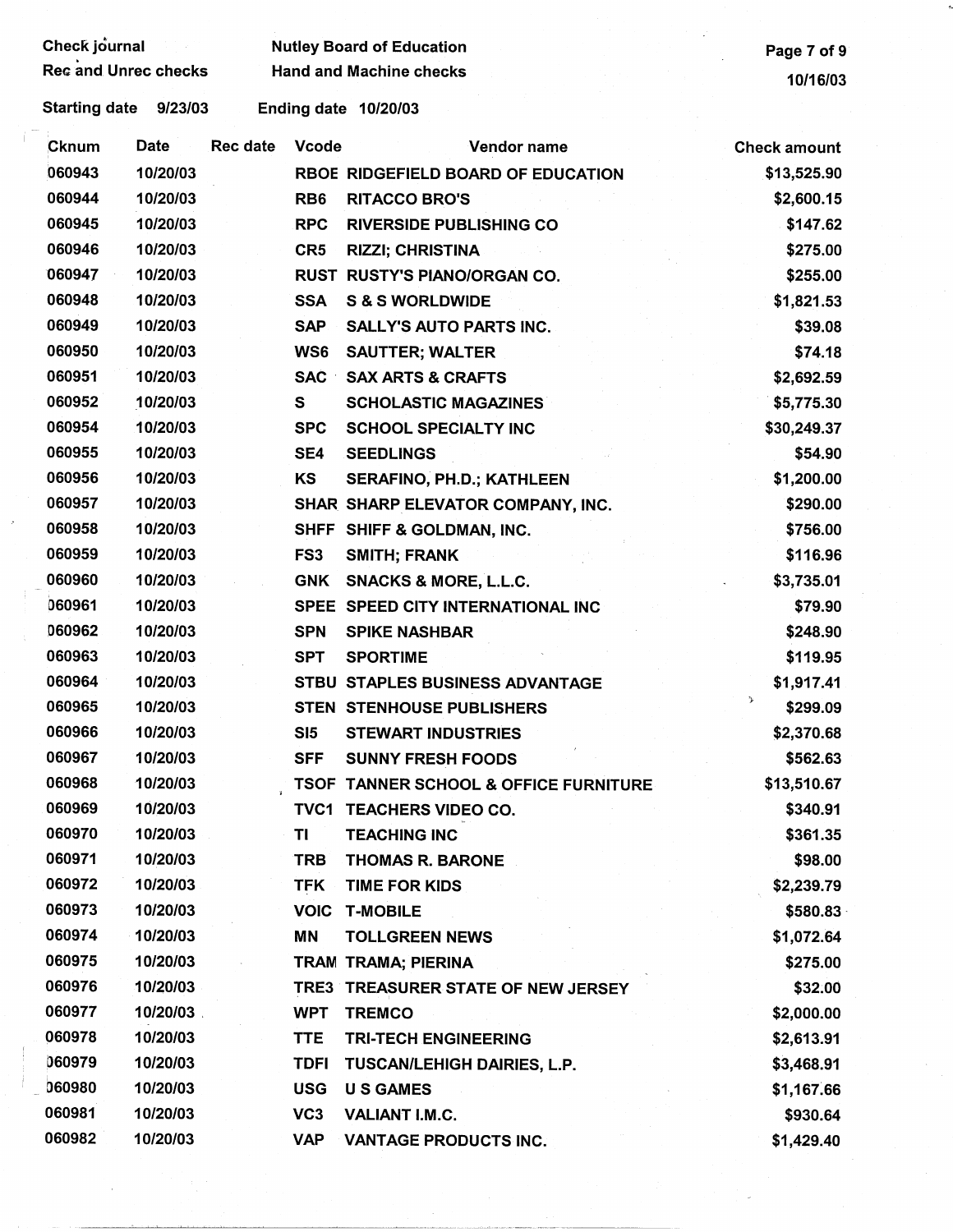| <b>Check journal</b>        |             |                 |                 | <b>Nutley Board of Education</b>               | Page 8 of 9         |          |
|-----------------------------|-------------|-----------------|-----------------|------------------------------------------------|---------------------|----------|
| <b>Rec and Unrec checks</b> |             |                 |                 | <b>Hand and Machine checks</b>                 | 10/16/03            | $\sim 1$ |
| <b>Starting date</b>        | 9/23/03     |                 |                 | Ending date 10/20/03                           |                     |          |
| <b>Cknum</b>                | <b>Date</b> | <b>Rec date</b> | <b>Vcode</b>    | Vendor name                                    | <b>Check amount</b> |          |
| 060983                      | 10/20/03    |                 | BA              | <b>VERIZON</b>                                 | \$8,386.19          |          |
| 060984                      | 10/20/03    |                 |                 | <b>VBOE VERONA BOARD OF EDUCATION</b>          | \$4,992.40          |          |
| 060985                      | 10/20/03    |                 | <b>VIDC</b>     | <b>VIDEO CORPORATION OF AMERICA</b>            | \$3,155.00          |          |
| 060986                      | 10/20/03    |                 | <b>VB</b>       | <b>VIOLA BROTHERS INC</b>                      | \$3,049.12          |          |
| 060987                      | 10/20/03    |                 |                 | HOW/ WANG; HONG                                | \$5,720.00          |          |
| 060988                      | 10/20/03    |                 | WA4             | <b>WASHINGTON ACADEMY</b>                      | \$5,877.24          |          |
| 060989                      | 10/20/03    |                 |                 | WAST WASTE MANAGEMENT OF NJ, INC.              | \$4,444.78          |          |
| 060990                      | 10/20/03    |                 |                 | WRC WEEKLY READER CORP.                        | \$930.82            |          |
| 060991                      | 10/20/03    |                 |                 | <b>WGC WELCO GASES CORPORATION</b>             | \$127.30            |          |
| 060992                      | 10/20/03    |                 |                 | WERS WEST ESSEX REGIONAL SCHOOL DISTRICT       | \$600.00            |          |
| 060993                      | 10/20/03    |                 |                 | <b>WTPC WESTERN TERMITE &amp; PEST CONTROL</b> | \$281.00            |          |
| 060994                      | 10/20/03    |                 | WSA             | <b>WILLIAMS SCOTSMAN, INC.</b>                 | \$229.00            |          |
| 060995                      | 10/20/03    |                 | <b>WLT</b>      | <b>WILSON LANGUAGE TRAINING</b>                | \$201.30            |          |
| 060996                      | 10/20/03    |                 |                 | <b>WRES WRESTLING AIDS</b>                     | \$137.00            |          |
| 060997                      | 10/20/03    |                 | WO <sub>1</sub> | <b>WRESTLING ONE</b>                           | \$2,169.05          |          |
| 060998                      | 10/20/03    |                 |                 | <b>XER2 XEROX CORPORATION</b>                  | \$1,616.45          |          |
| 060999                      | 10/20/03    |                 | <b>YSP</b>      | YANTACAW SCHOOL PTO                            | \$90.00             |          |
| 061000                      | 10/20/03    |                 | YO <sub>1</sub> | <b>YOUNGS</b>                                  | \$465.15            |          |
| 061001                      | 10/20/03    |                 | ZB              | <b>ZANER BLOSER</b>                            | \$553.05            |          |
| 061002                      | 10/20/03    |                 | ZB <sub>1</sub> | <b>ZANER-BLOSER</b>                            | \$2,445.03          |          |
|                             |             |                 |                 |                                                |                     |          |

 $\hat{S}^{(1)}$  ,  $\hat{S}^{(2)}$ 

 $\hat{J}$ 

 $\label{eq:2.1} \begin{split} \frac{1}{\sqrt{2\pi}}\left(\frac{1}{\sqrt{2\pi}}\right)^{1/2} &\frac{1}{\sqrt{2\pi}}\left(\frac{1}{\sqrt{2\pi}}\right)^{1/2} &\frac{1}{\sqrt{2\pi}}\left(\frac{1}{\sqrt{2\pi}}\right)^{1/2} &\frac{1}{\sqrt{2\pi}}\left(\frac{1}{\sqrt{2\pi}}\right)^{1/2} &\frac{1}{\sqrt{2\pi}}\left(\frac{1}{\sqrt{2\pi}}\right)^{1/2} &\frac{1}{\sqrt{2\pi}}\left(\frac{1}{\sqrt{2\pi}}\right)^{1$ 

 $\begin{aligned} \mathbf{3} & \qquad \qquad \mathbf{4} & \qquad \qquad \mathbf{5} & \qquad \mathbf{6} & \qquad \mathbf{7} \\ \mathbf{5} & \qquad \qquad \mathbf{5} & \qquad \qquad \mathbf{6} & \qquad \mathbf{7} \\ \mathbf{7} & \qquad \qquad \mathbf{5} & \qquad \qquad \mathbf{6} & \qquad \mathbf{7} \\ \mathbf{8} & \qquad \qquad \mathbf{7} & \qquad \qquad \mathbf{8} & \qquad \mathbf{8} \\ \mathbf{9} & \qquad \qquad \mathbf{8} & \qquad \qquad \mathbf{8} &$ 

 $\label{eq:2.1} \frac{1}{\sqrt{2\pi}}\int_{\mathbb{R}^3}\frac{1}{\sqrt{2\pi}}\int_{\mathbb{R}^3}\frac{1}{\sqrt{2\pi}}\int_{\mathbb{R}^3}\frac{1}{\sqrt{2\pi}}\int_{\mathbb{R}^3}\frac{1}{\sqrt{2\pi}}\int_{\mathbb{R}^3}\frac{1}{\sqrt{2\pi}}\int_{\mathbb{R}^3}\frac{1}{\sqrt{2\pi}}\int_{\mathbb{R}^3}\frac{1}{\sqrt{2\pi}}\int_{\mathbb{R}^3}\frac{1}{\sqrt{2\pi}}\int_{\mathbb{R}^3}\frac{1$ 

. )  $\chi$